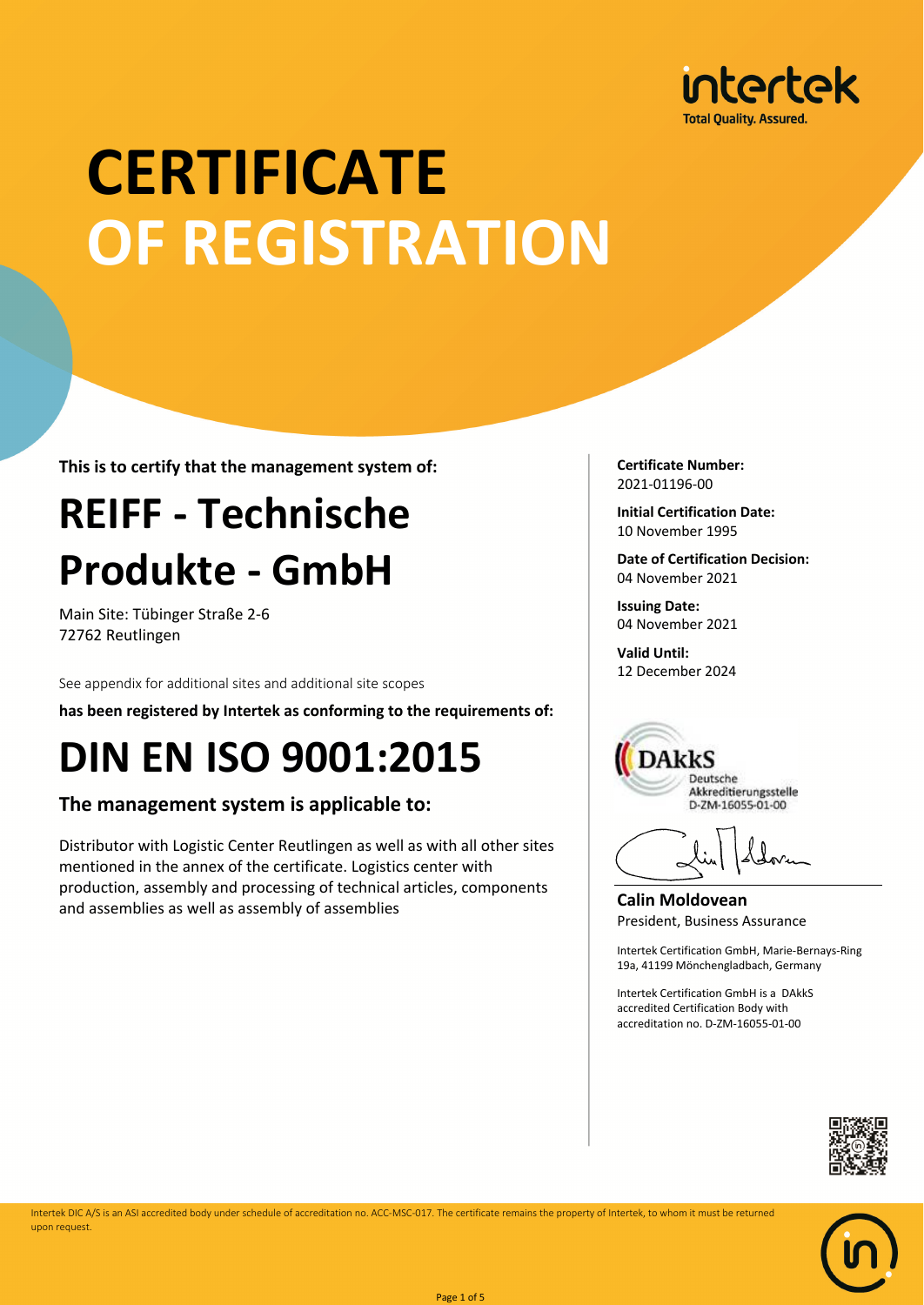

**This appendix identifies the locations covered by the management system of:**

### **REIFF - Technische Produkte - GmbH**

This appendix is linked to the Main Certificate # 2021-01196-00 and cannot be shown nor reproduced without it.

#### **REIFF - Technische Produkte - GmbH**

Tübinger Straße 2-6 72762 Reutlingen

Distributor with Logistic Center Reutlingen as well as with all other sites mentioned in the annex of the certificate. Logistics center with production, assembly and processing of technical articles, components and assemblies as well as assembly of assemblies

#### **NL Chemnitz**

Otto-Schmerbach-Straße 35 09117 Chemnitz

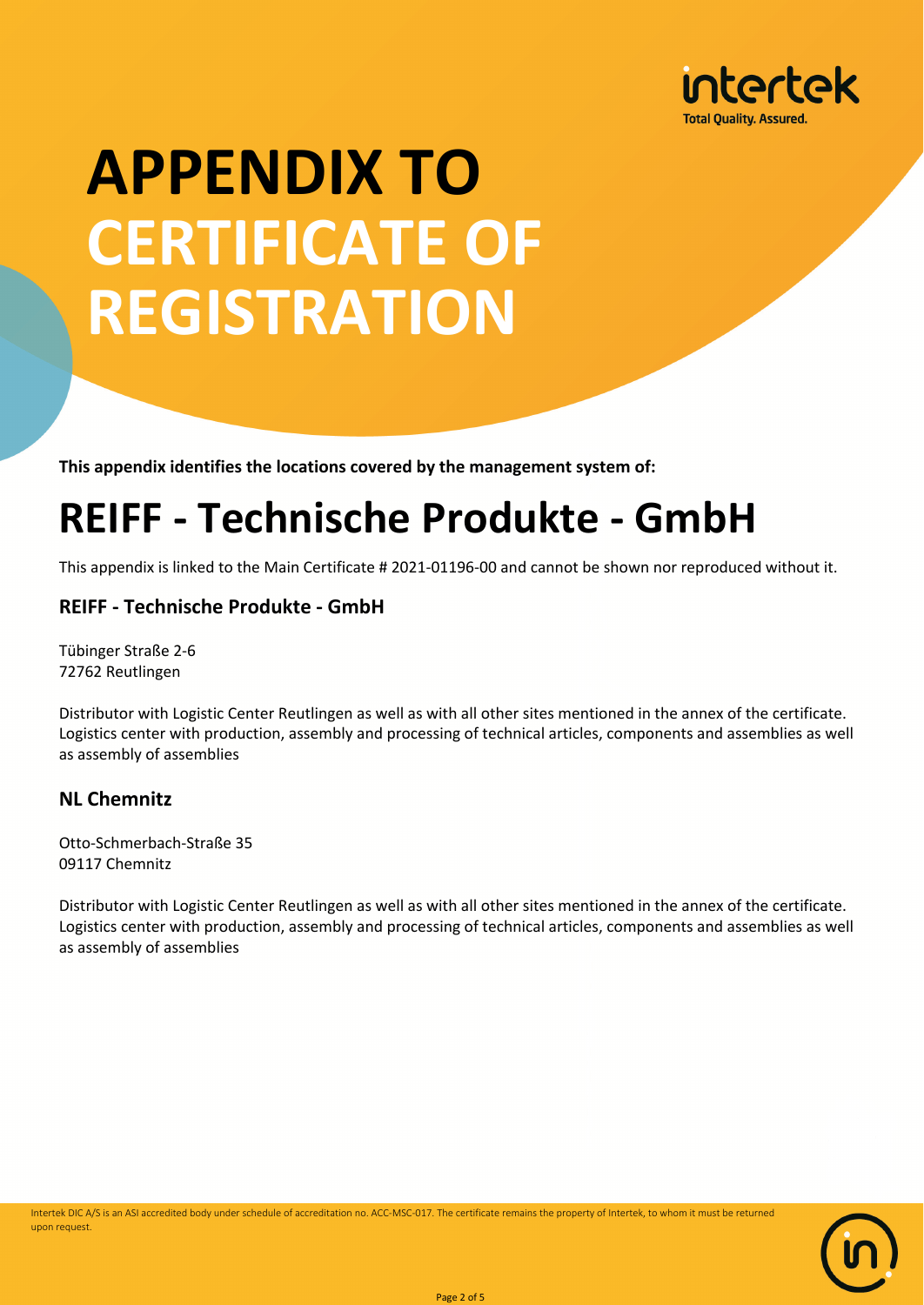

**This appendix identifies the locations covered by the management system of:**

### **REIFF - Technische Produkte - GmbH**

This appendix is linked to the Main Certificate # 2021-01196-00 and cannot be shown nor reproduced without it.

#### **NL Eschborn**

Rudolf-Diesel-Straße 17 65760 Eschborn

Distributor with Logistic Center Reutlingen as well as with all other sites mentioned in the annex of the certificate. Logistics center with production, assembly and processing of technical articles, components and assemblies as well as assembly of assemblies

#### **NL Leipzig**

Westringstraße 98 04435 Schkeuditz/Leipzig

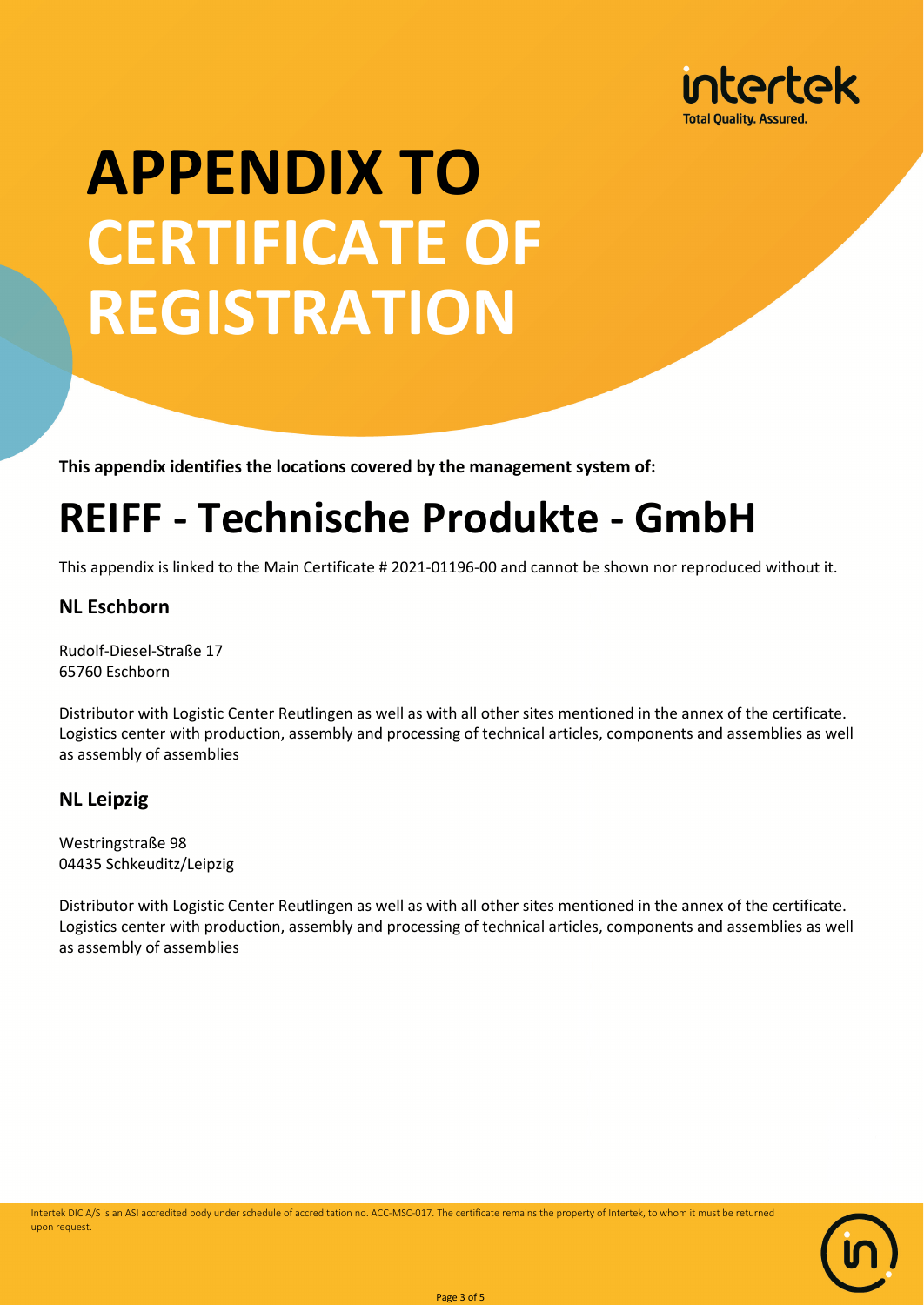

**This appendix identifies the locations covered by the management system of:**

### **REIFF - Technische Produkte - GmbH**

This appendix is linked to the Main Certificate # 2021-01196-00 and cannot be shown nor reproduced without it.

#### **NL Offenburg**

Industriestr. 15 77656 Offenburg

Distributor with Logistic Center Reutlingen as well as with all other sites mentioned in the annex of the certificate. Logistics center with production, assembly and processing of technical articles, components and assemblies as well as assembly of assemblies

#### **REIFF Logistikzentrum**

Allmendstraße 6 72770 Reutlingen-Betzingen